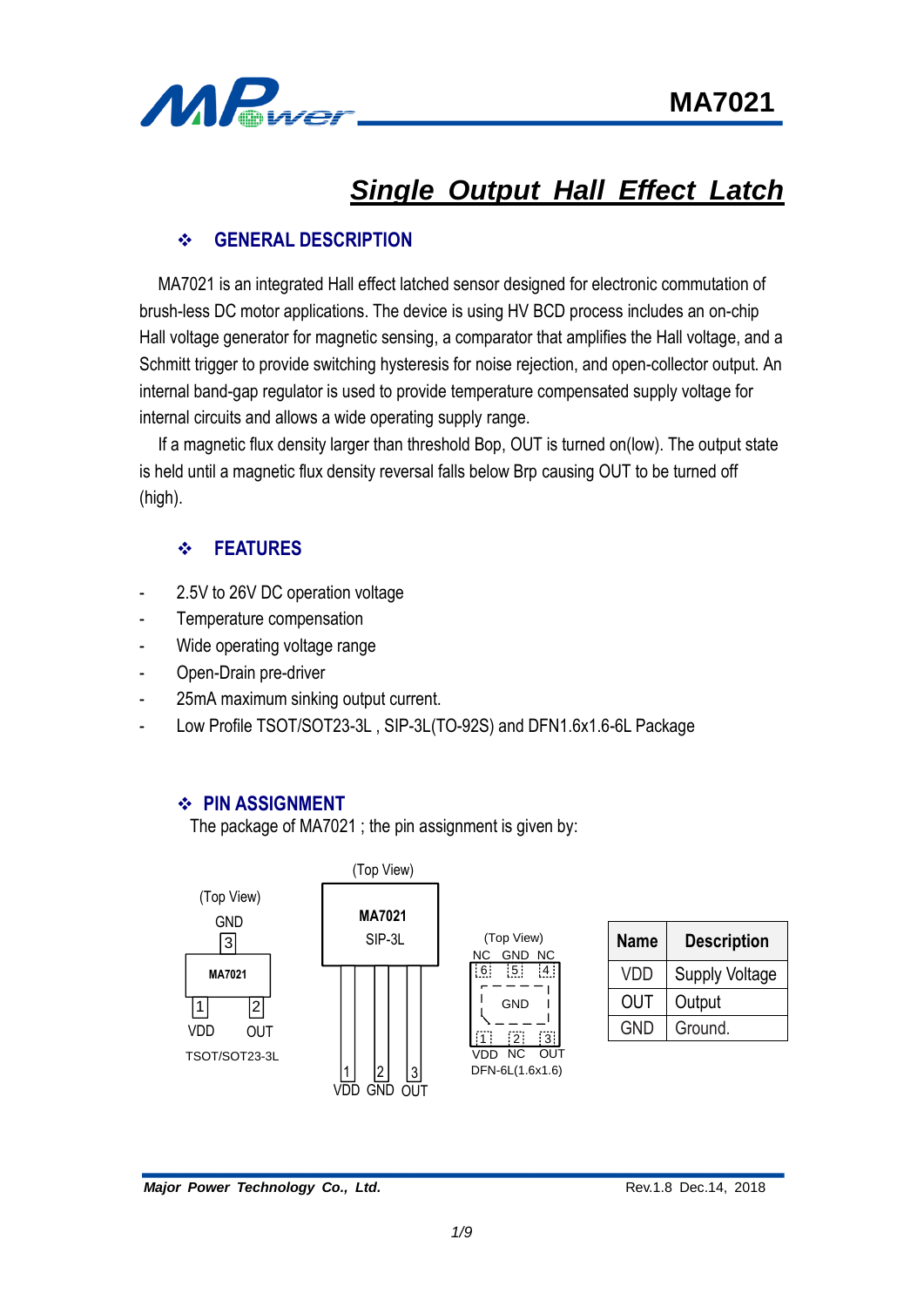

## **BLOCK DIAGRAM**



## $\div$  RDER/MARKING INFORMATION



#### **A BSOLUTE MAXIMUM RATINGS** (at T<sub>A</sub>=25°C)

| <b>Characteristics</b>                 |                                                                                                                           |                                                                     |                                                               |  |  |
|----------------------------------------|---------------------------------------------------------------------------------------------------------------------------|---------------------------------------------------------------------|---------------------------------------------------------------|--|--|
|                                        | $V_{\rm CC}$                                                                                                              | 28                                                                  | V                                                             |  |  |
|                                        | <b>V</b> <sub>RCC</sub>                                                                                                   | $-28$                                                               | V                                                             |  |  |
|                                        | B                                                                                                                         | Unlimited                                                           | Gauss                                                         |  |  |
| Continuous                             | I٥                                                                                                                        | 25                                                                  | mA                                                            |  |  |
| Power Dissipation(SIP3 /SOT23,DFN)     |                                                                                                                           |                                                                     |                                                               |  |  |
| Storage Temperature Range              |                                                                                                                           |                                                                     |                                                               |  |  |
|                                        | $\theta_{\text{JC}}$                                                                                                      | 49/410                                                              | °C/W                                                          |  |  |
|                                        | $\theta_{JA}$                                                                                                             | 227/543                                                             | °C/W                                                          |  |  |
|                                        | ΤJ                                                                                                                        | 150                                                                 | $^{\circ}C$                                                   |  |  |
| Operating temperature                  |                                                                                                                           |                                                                     |                                                               |  |  |
| Magnetic signal input frequency(note1) |                                                                                                                           |                                                                     |                                                               |  |  |
|                                        | Fsw                                                                                                                       | $0 - 3$                                                             | kHz                                                           |  |  |
|                                        | Thermal Resistance from Junction to case (SIP3/SOT23,DFN)<br>Thermal Resistance from Junction to ambient (SIP3/SOT23,DFN) | <b>Symbol</b><br>$P_D$<br>T <sub>STG</sub><br>T <sub>o</sub><br>Fsw | Rating<br>550/230<br>$-65$ to $+150$<br>-40 to 120<br>$0 - 3$ |  |  |

Note1 : Not subject to production test, verified by design/characterization.

*Major Power Technology Co., Ltd.* **Rev.1.8 Dec.14, 2018**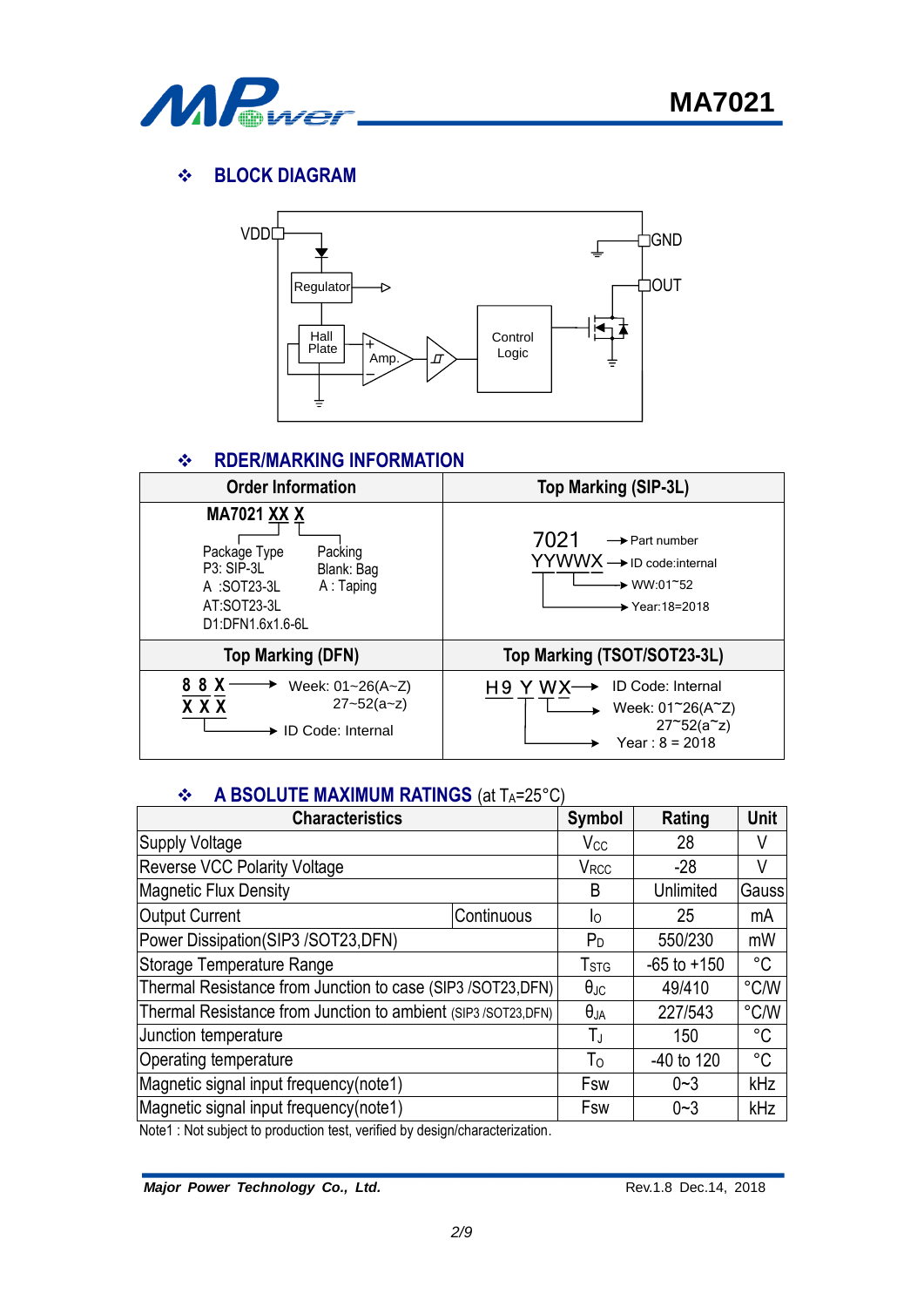

## **ELECTRICAL CHARACTERISTICS**

( $V_{DD}$  = 12V,  $T_A$  = +25°C, unless otherwise noted.)

| <b>Characteristics</b>           | <b>Symbol</b>           | <b>Conditions</b>               | Min   | Typ   | Max <sub>l</sub> | <b>Units</b>     |
|----------------------------------|-------------------------|---------------------------------|-------|-------|------------------|------------------|
| <b>Supply Voltage</b>            | V <sub>DD</sub>         | Operating                       | 2.5   | -     | 26               | V                |
| Supply current                   | IDD                     | Operating                       | -     | 2.0   | 3.0              | mA               |
| Output Leakage Current           | <b>IOFF</b>             | $V_{OUT} = 12V$                 | ۰     | < 0.  | 10               | μA               |
| <b>Output Saturation Voltage</b> | $Vds_{\text{(sat)}}$    | $I_{\text{OUT}} = 20 \text{mA}$ | -     | 0.3   | -                | V                |
| <b>Magnetic</b>                  |                         |                                 |       |       |                  | $(1mT=10$ Gauss) |
| <b>Operate Point</b>             | <b>B</b> <sub>OP</sub>  |                                 | 5     | 15    | 25               | Gauss            |
| Release Point                    | <b>B</b> <sub>RP</sub>  |                                 | $-25$ | $-15$ | -5               | Gauss            |
| <b>Hysteresis</b>                | <b>B</b> <sub>HYS</sub> |                                 | ۰     | 30    | ۰                | Gauss            |

Driver output vs. magnetic pole(SIP3)

| <b>Characteristics</b> | <b>Test Conditions</b> | OUT  |
|------------------------|------------------------|------|
| North pole             | B < Brp                | High |
| South pole             | B > Bop                | Low  |

Note: The magnetic pole is applied facing the branded side of the SIP3 package





Major Power Technology Co., Ltd. **Rev.1.8 Dec.14, 2018** Rev.1.8 Dec.14, 2018

N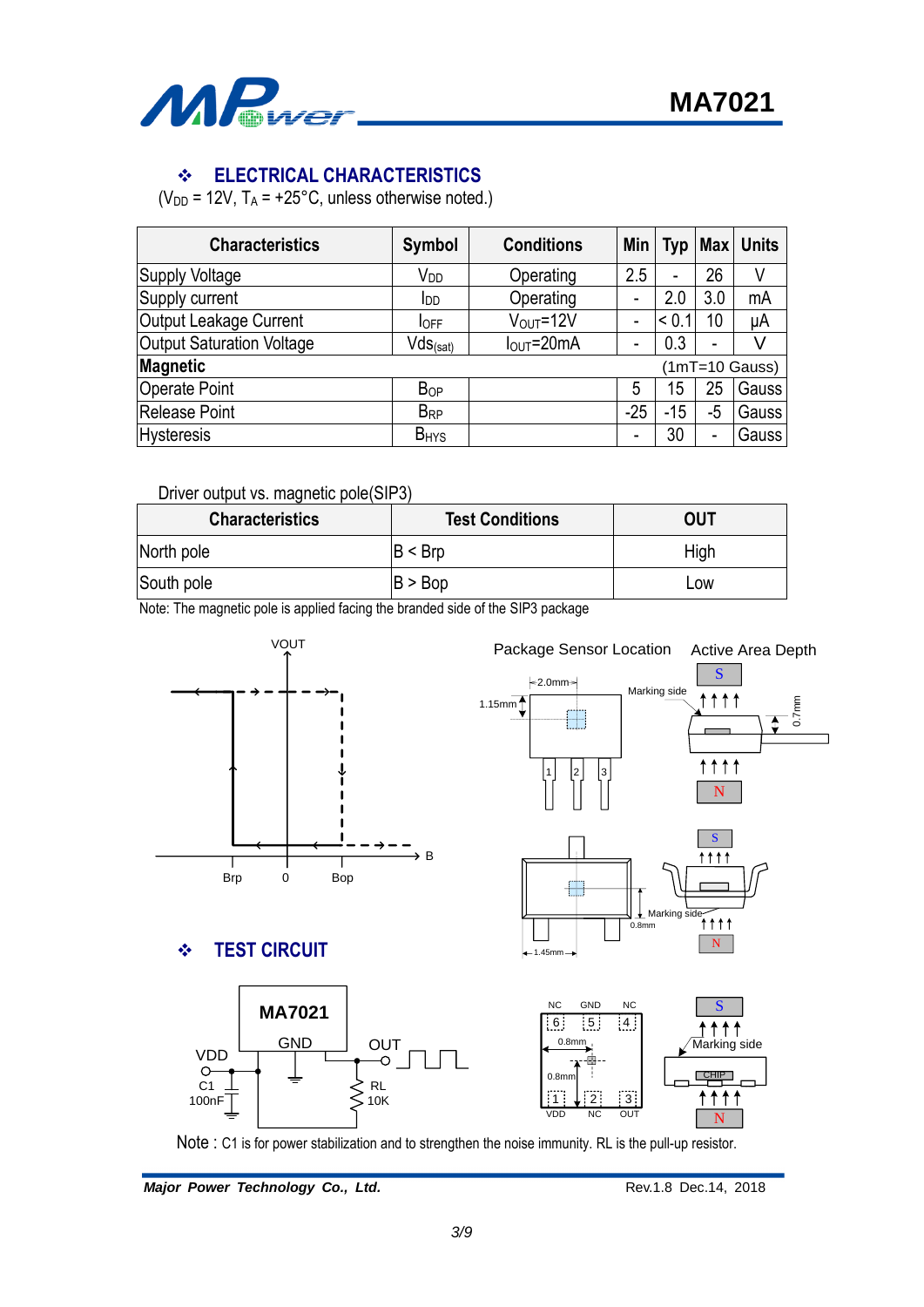

## **PERFORMANCE CHARACTERISTICS**

**SIP-3L**

| $(^{\circ}C)$<br>$\mathsf{T}_\mathsf{A}$ ( | 25  | 50  | 60  | 70  | 80  | 85  | 90  | 95  | 100 |
|--------------------------------------------|-----|-----|-----|-----|-----|-----|-----|-----|-----|
| Pd (mW)                                    | 550 | 440 | 396 | 352 | 308 | 286 | 264 | 242 | 220 |
| $T_A (°C)$                                 | 105 | 110 | 115 | 120 | 125 | 130 | 135 | 140 | 150 |
| Pd (mW)                                    | 198 | 176 | 154 | 132 | 110 | 88  | 66  | 44  |     |



#### **SOT-23-3L**

| $T_A$ (°C) | 25  | 50  | 60  | 70  | 80  | 85  | 90                                   | 95  | 100 |
|------------|-----|-----|-----|-----|-----|-----|--------------------------------------|-----|-----|
| Pd (mW)    | 230 | 230 | .84 | 66  | 147 | 129 | 120                                  | 110 |     |
| $T_A$ (°C) | 105 | 110 | 115 | 120 | 125 | 130 | 135                                  | 140 | 150 |
| Pd (mW)    | 83  | 74  | 64  | 55  | 46  | 37  | $\sim$<br>$\overline{\phantom{a}}$ . | 18  |     |



Major Power Technology Co., Ltd. **Rev.1.8 Dec.14, 2018** Rev.1.8 Dec.14, 2018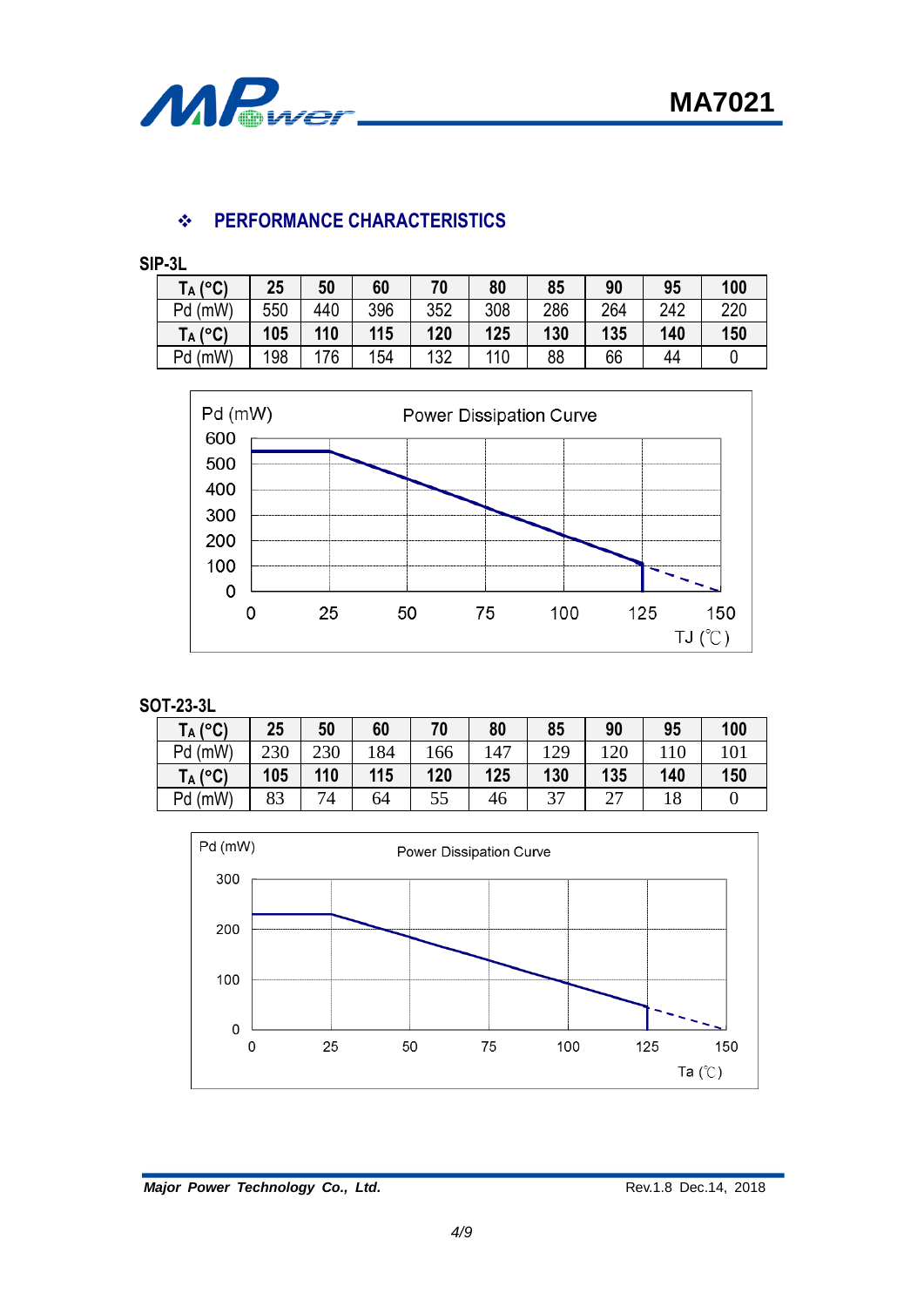



# **PERFORMANCE CHARACTERISTICS**











*Major Power Technology Co., Ltd.* **Rev.1.8 Dec.14, 2018** Rev.1.8 Dec.14, 2018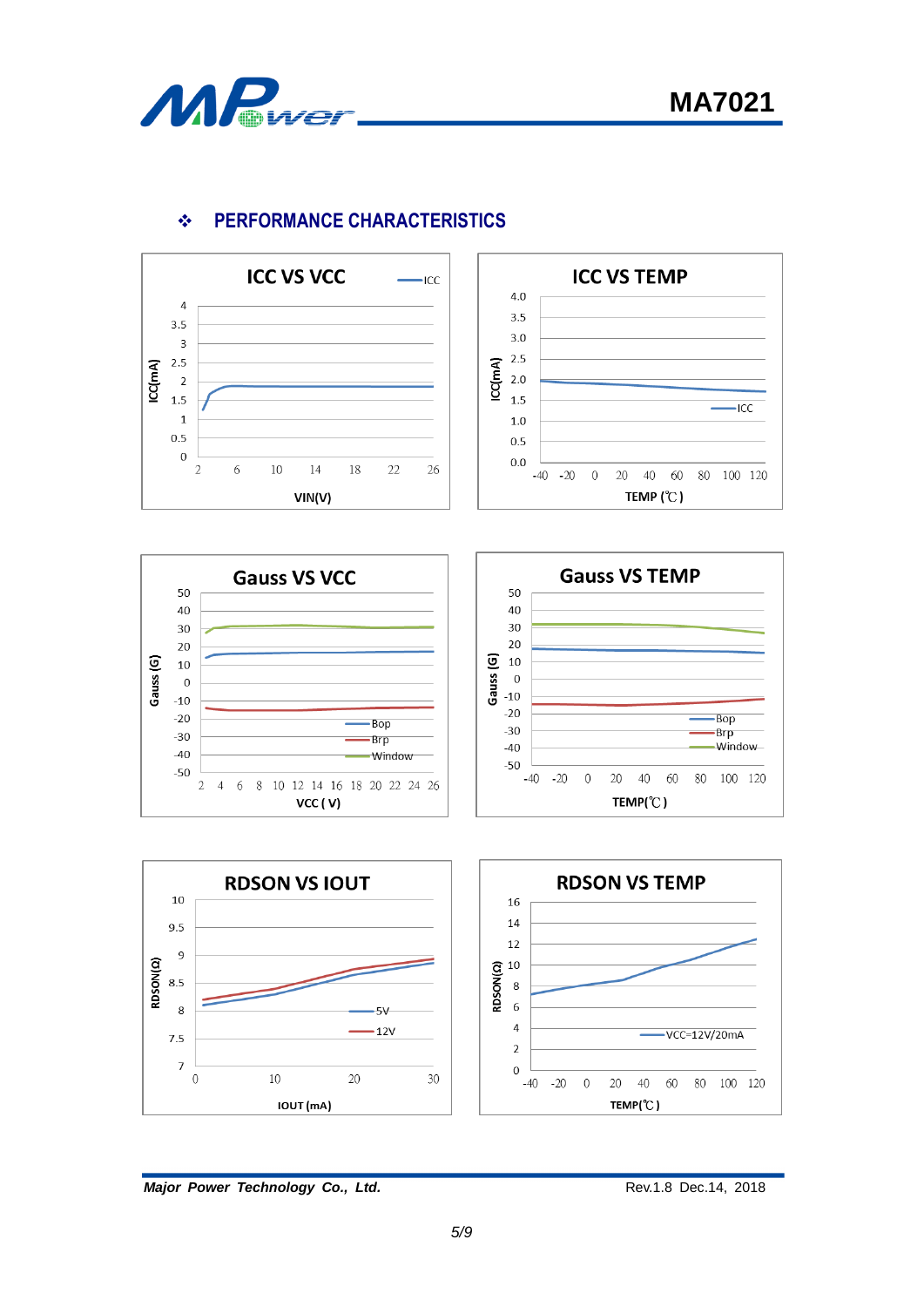

# **PACKAGE OUTLINES**

**(1) SOT-23-3L**







**SEE VIEW C**

|                |          | <b>Dimensions in Millimeters</b> | <b>Dimensions in Inches</b> |       |           |       |
|----------------|----------|----------------------------------|-----------------------------|-------|-----------|-------|
| <b>Symbol</b>  | Min.     | Nom.                             | Max.                        | Min.  | Nom.      | Max.  |
| A              |          |                                  | 1.45                        |       |           | 0.057 |
| A1             | $\theta$ | 0.08                             | 0.15                        |       |           | 0.006 |
| A2             | 0.9      | 1.1                              | 1.3                         | 0.035 | 0.043     | 0.051 |
| b              | 0.3      | 0.4                              | 0.5                         | 0.012 | 0.016     | 0.02  |
| C              | 0.08     | 0.15                             | 0.22                        | 0.003 | 0.006     | 0.009 |
| D              | 2.7      | 2.9                              | 3.1                         | 0.106 | 0.114     | 0.122 |
| Е              | 2.6      | 2.8                              | 3                           | 0.102 | 0.11      | 0.118 |
| E <sub>1</sub> | 1.4      | 1.6                              | 1.8                         | 0.055 | 0.063     | 0.071 |
|                | 0.3      | 0.45                             | 0.6                         | 0.012 | 0.018     | 0.024 |
| L1             | 0.5      | 0.6                              | 0.7                         | 0.02  | 0.024     | 0.028 |
| e              | 1.9 BSC  |                                  |                             |       | 0.075 BSC |       |
| e1             |          | 0.95 BSC                         |                             |       | 0.037 BSC |       |

JEDEC outline: NA

**Major Power Technology Co., Ltd. Rev.1.8 Dec.14, 2018**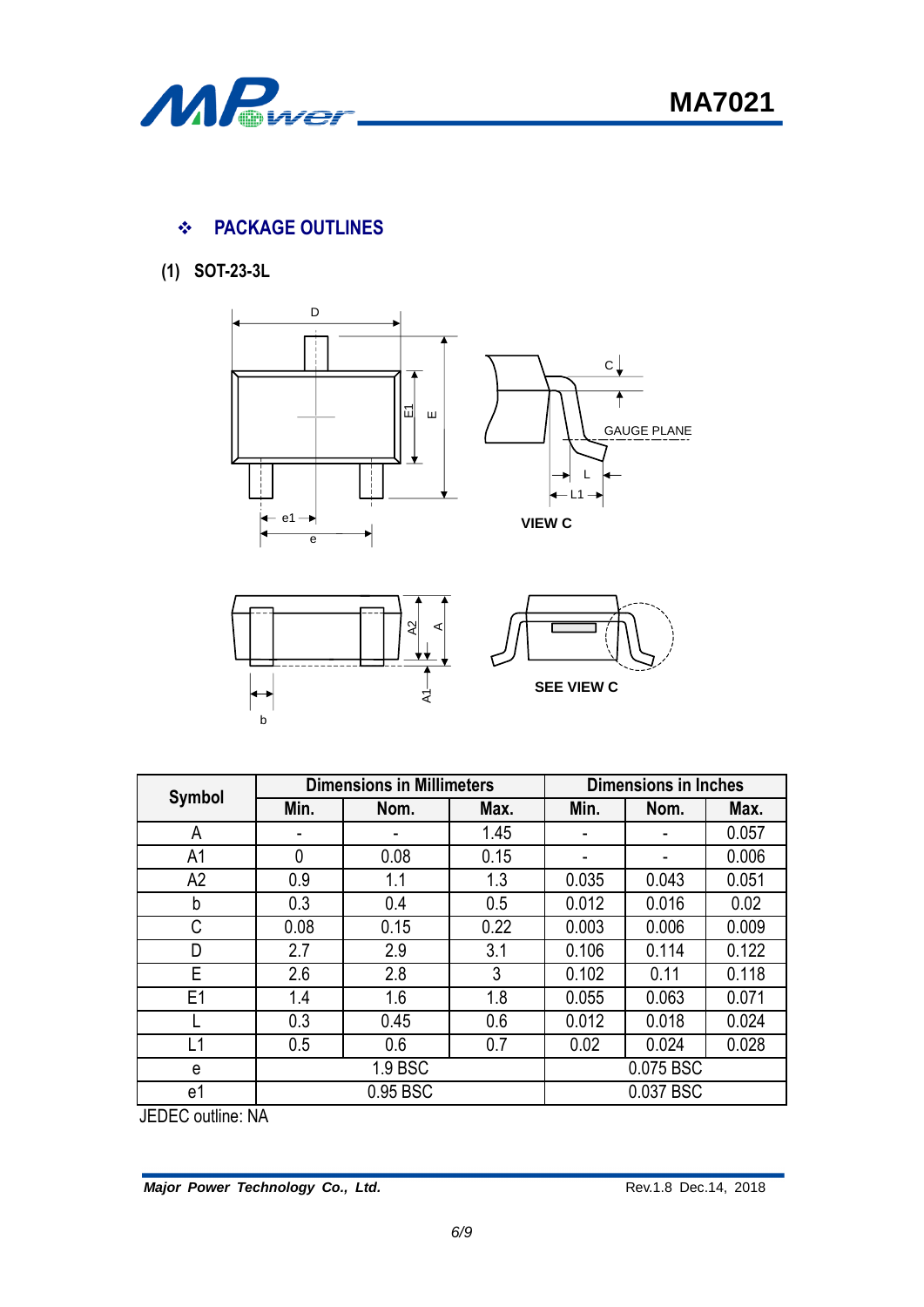

**MA7021**

**2. SIP-3L**



| Symbol         |       | <b>Dimensions in Millimeters</b> |       | <b>Dimensions in Inches</b> |           |       |  |
|----------------|-------|----------------------------------|-------|-----------------------------|-----------|-------|--|
|                | Min.  | Nom.                             | Max.  | Min.                        | Nom.      | Max.  |  |
| A              | 1.20  | 1.48                             | 1.76  | 0.047                       | 0.058     | 0.069 |  |
| A <sub>1</sub> |       | 0.75 REF.                        |       | 0.030 REF.                  |           |       |  |
| b              | 0.33  | 0.38                             | 0.43  | 0.013                       | 0.015     | 0.017 |  |
| b <sub>1</sub> | 0.40  | 0.45                             | 0.50  | 0.016                       | 0.018     | 0.020 |  |
| D              | 3.90  | 4.10                             | 4.30  | 0.154                       | 0.161     | 0.169 |  |
| e1             |       | 1.27 BSC                         |       |                             | 0.050 BSC |       |  |
| E              | 2.80  | 3.00                             | 3.20  | 0.110                       | 0.118     | 0.126 |  |
|                | 13.60 | 14.60                            | 15.60 | 0.535                       | 0.575     | 0.614 |  |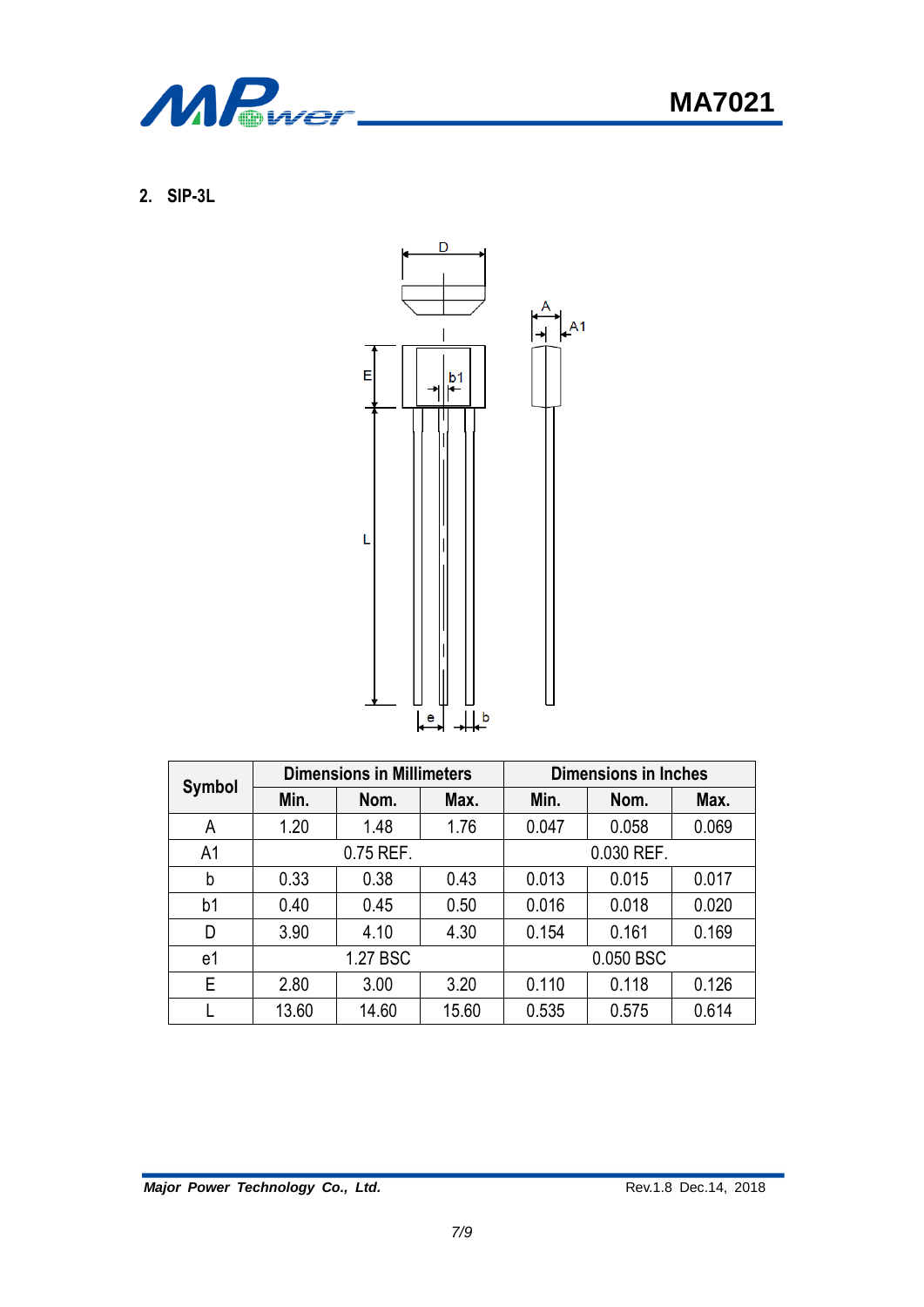

# **3. TSOT23-3L**







|                |           | <b>Dimensions in Millimeters</b> | <b>Dimensions in Inches</b> |            |            |       |
|----------------|-----------|----------------------------------|-----------------------------|------------|------------|-------|
| Symbol         | Min.      | Nom.                             | Max.                        | Min.       | Nom.       | Max.  |
| A              |           |                                  | 1.00                        | 0.030      |            | 0.039 |
| A1             | 0.00      |                                  | 0.15                        | 0.000      |            | 0.006 |
| A2             | 0.70      | 0.75                             | 0.85                        | 0.028      | 0.030      | 0.034 |
| b              | 0.35      |                                  | 0.51                        | 0.014      |            | 0.020 |
| С              | 0.10      |                                  | 0.25                        | 0.004      |            | 0.010 |
| D              | 2.80      | 2.90                             | 3.00                        | 0.110      | 0.114      | 0.118 |
| E              | 2.60      | 2.80                             | 3.00                        | 0.102      | 0.110      | 0.118 |
| E <sub>1</sub> | 1.50      | 1.60                             | 1.70                        | 0.059      | 0.063      | 0.067 |
| e              |           | 1.90 BSC.                        |                             | 0.075 BSC. |            |       |
|                | 0.37      |                                  |                             | 0.015      |            |       |
| L1             | 0.60 REF. |                                  |                             |            | 0.024 REF. |       |
| L <sub>2</sub> | 0.25 BSC. |                                  |                             |            | 0.010 BSC. |       |
| v              |           |                                  | 0.10                        | ۰          |            | 0.004 |
| θ              | 0°        |                                  | 80                          | 0°         |            | 80    |